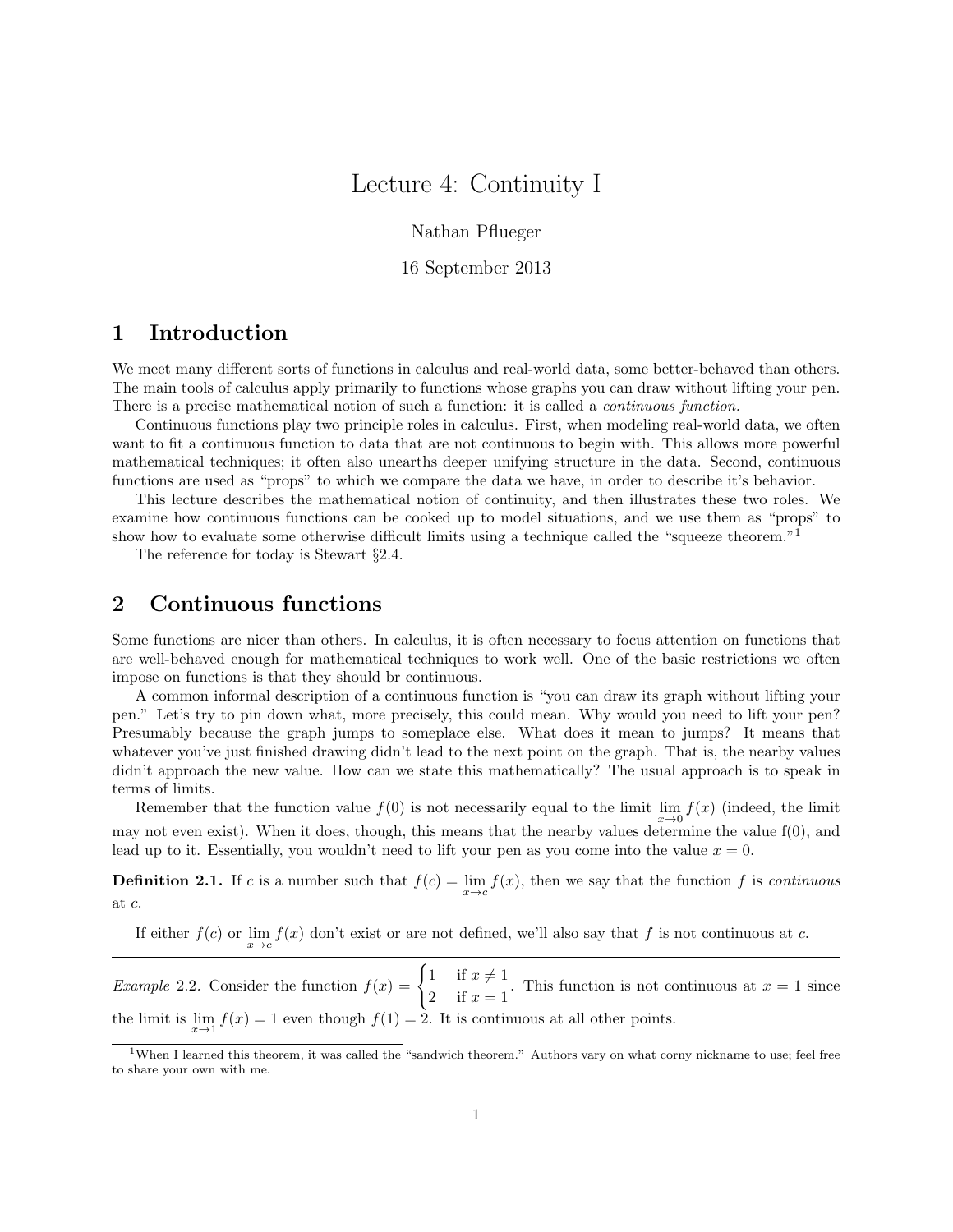



This function is discontinuous at all values of t that are precisely multiples of 7.

As an aside: one way to write this function in closed form is  $f(t) = 1000\left[\frac{t}{7}\right]$ , where  $\lfloor x \rfloor$  denotes the function which rounds x down to an integer (the function  $f(x) = |x|$  is called the floor function.).

*Example 2.4.* Consider the function  $f(x) = \frac{1}{x}$ . Where is it continuous? Answer: The function is continuous everywhere it is defined. That is, it is continuous of  $(-\infty, 0)$  and  $(0, \infty)$ . See the picture.



The behavior in the middle is an example of a vertical asymptote, which is one of the main types of discontinuity that we will encounter.

## 3 Approximating with continuous functions

Real-world data often do not follow continuous functions. This can happen for two reasons.

1. The data are not complete, or have errors in them (for example, the bicycle speedometer only knows that time that the wheel completes a revolution; it doesn't know the position of the bike at all times in between).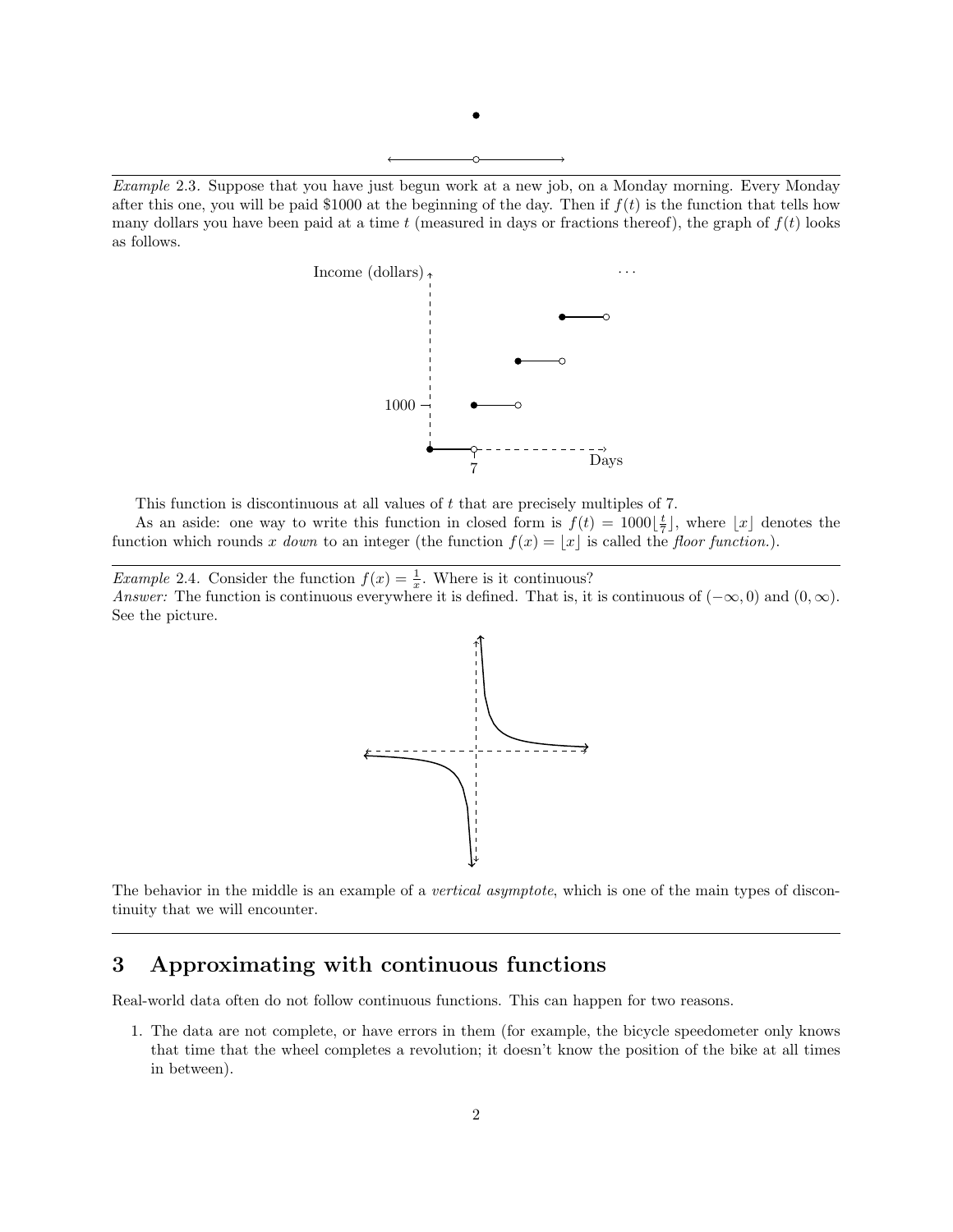2. The phenomenon is discontinuous by nature (for example, your income if you are paid a lump sum each Monday morning).

In either case, we can still gain a lot of insight into the problem by giving a suitable continuous approximation. The approximation is often both easier to understand and opens a whole array of tools from calculus.

*Example* 3.1. Consider the "income function"  $f(t)$  from example 2.3. As we discussed in that example, this function is not continuous, since it always jumps by multiples of a thousand. But there is a good candidate for a continuous approximation:

$$
g(t) = \frac{1000}{7}t
$$

The 1000 is because you are paid 1000 dollars at t time; the 7 in the denominator is present because you should divide  $t$  (the number of days) by  $7$  to get the number of weeks that have passed.

Close up, these functions look somewhat different  $(f(t)$  is in red,  $g(t)$  is in blue)



But when you zoom out to, say, a year, the difference in much less noticeable. The function  $g(t)$  will be a more useful approximation for long time frames, since it is much smoother, less complicated, and easier to understand.

*Example* 3.2. Suppose that there are some bacteria growing in a Petri dish. Let  $b(t)$  be the number of bacteria in the dish after  $t$  seconds. This function is not continuos (unless it is constant), because it must always "jump" from one whole number value to the next. For example, this might be what the function looks like up close, as one more bacterium is born.<sup>2</sup>



However, you might measure this function by some sort of experiment, and observe that it describes a plot something like the following.

<sup>&</sup>lt;sup>2</sup>It is probably a philosophical question whether this function ought to be continuous from the right (as I've drawn it) or instead continuous from the left. The question is: does a bacterium cease to not exist at a definite instant, or does it instead begin to exist at that definite moment?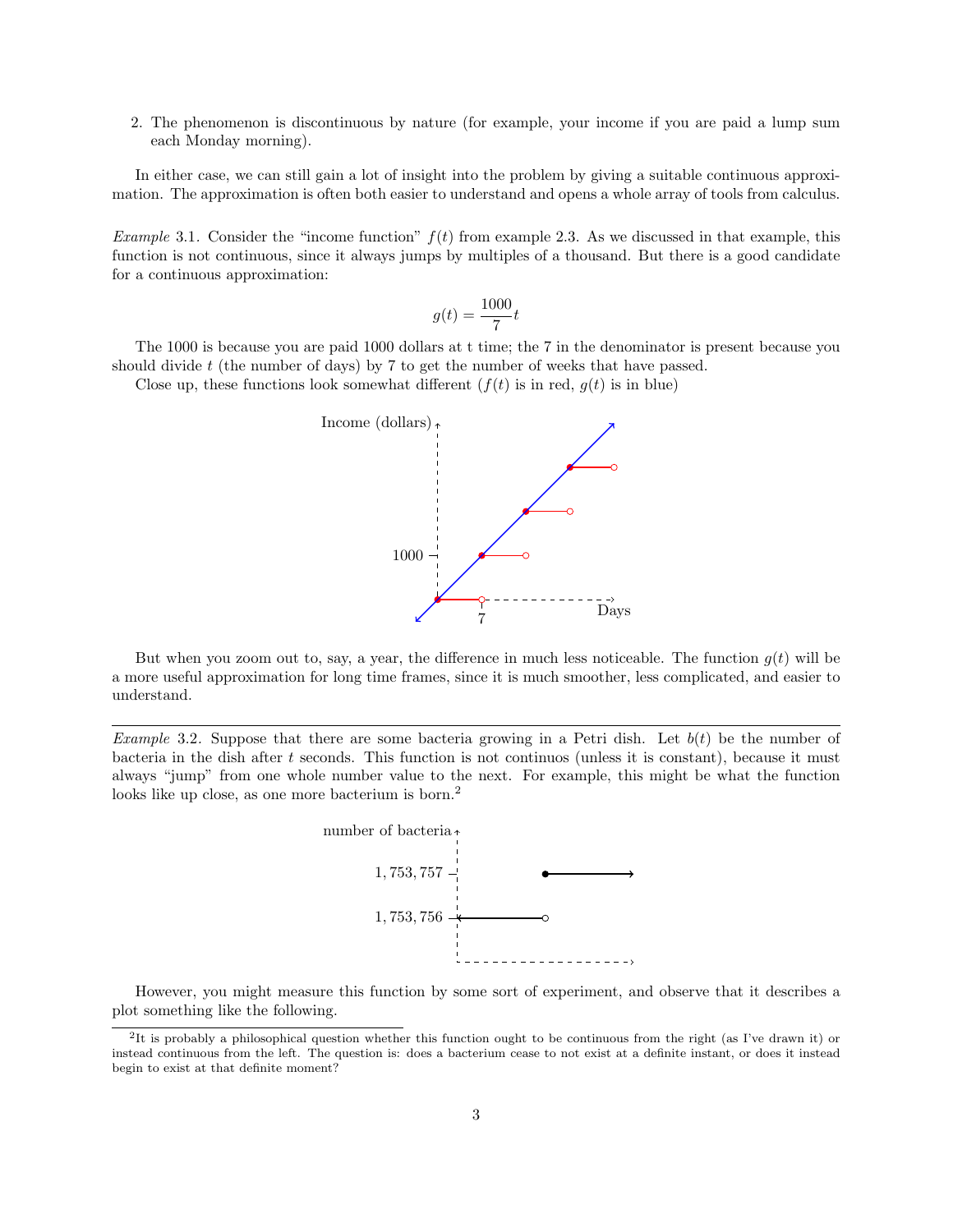

From a distance, this graph looks continuous and rather smooth, so you can attempt to model the curve and apply techniques from calculus to study it (the function I've draw above is called a *logistic function* and is often used to model population growth like in this example).

I should also point out that it is probably not feasible to measure the precise number of bacteria at any instant anyway; the best you can do is measure an approximation, and then in turn fit these approximations to a realistic (continuous) function.

### 4 Removing discontinuity

Sometimes, slightly modifying the definition of a function can remove discontinuity.

*Example* 4.1. The function  $f(x) = \frac{x^2-1}{x-1}$  tells the slope of a secant line from  $(1,0)$  to a point  $(x, y)$  on the graph of  $y = x^2$ . It is not defined (and thus not continuous) at  $x = 1$ , but it is continuous everywhere else (it is equal to  $x + 1$  everywhere else), and its limit at  $x = 1$  exists and is equal to 2. So this discontinuity

can be removed by just "filling in" this missing point by declaring  $f(x) = \begin{cases} \frac{x^2-1}{x-1} & \text{if } x \neq 1 \\ 0 & \text{if } x = 1 \end{cases}$  $x-1$  if  $x = 1$ .



Example 4.2. Consider the slope of the tangent line to  $y = \sin x$  at  $x = 0$ . To find it, begin by considering the slope of a secant line from  $(0, 0)$  to a nearby point  $(x, \sin x)$ .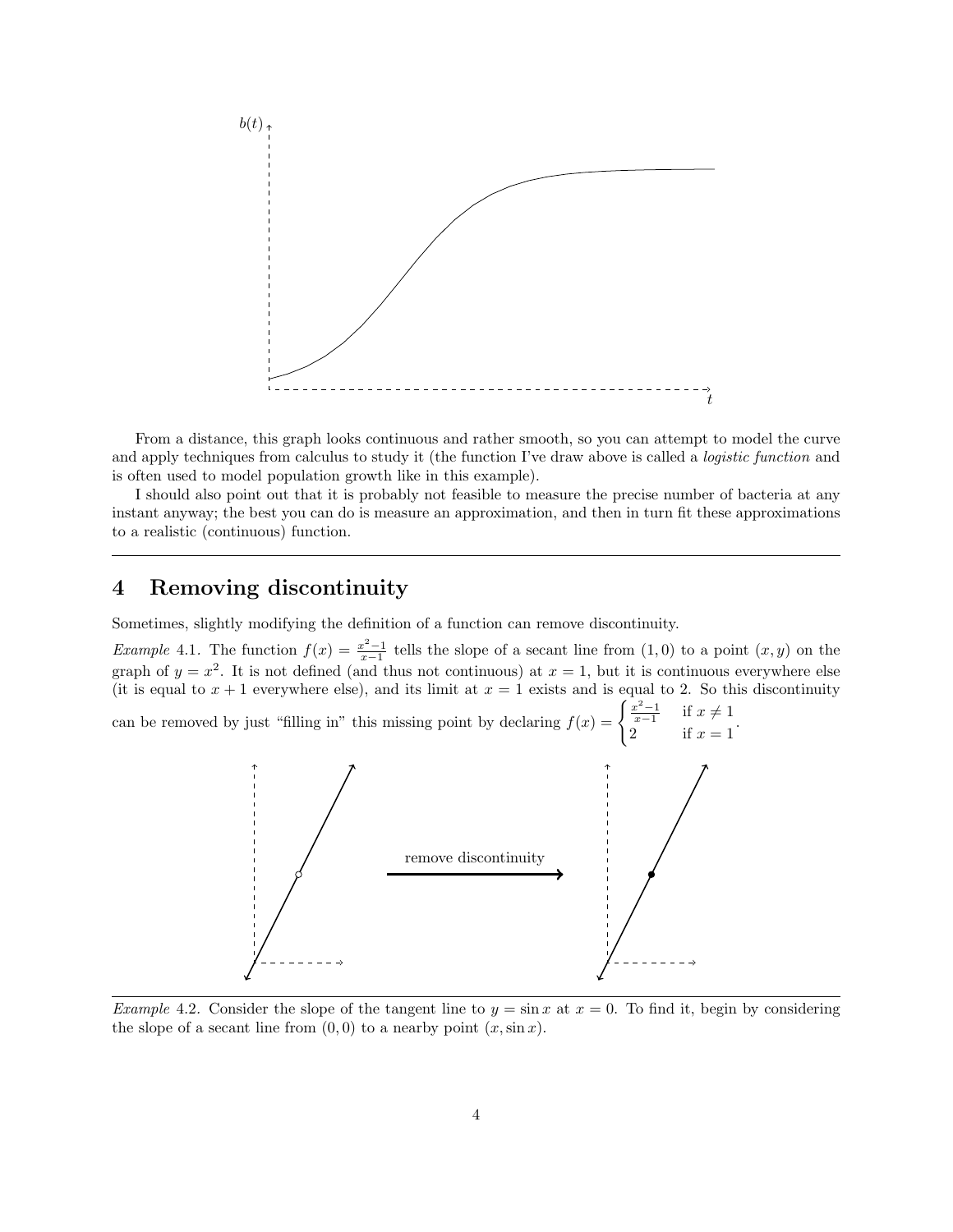

The slope of this line is  $\frac{\sin x}{x}$ . The function  $s(x) = \frac{\sin x}{x}$  is is defined for all values of x except  $x = 0$ (where it would be  $\frac{0}{0}$ ). It's graph looks like this.



It is clear from the picture that the singularity is removable, and that the limit is 1. We will return to this example later; the limit  $\lim_{x\to 0} \frac{\sin x}{x}$  $\frac{d^2x}{dx}$  is an important example in the logical structure of calculus. The fact that this limit is exactly 1 is (in my opinion) the most important reason why we generally use radians rather than degrees in calculus; I will elaborate on this point later.

The next example is abstract and has a slightly different form. Here the goal is the cook up a function with certain properties – this sort of alchemy is sometimes useful in constructing models for data you encounter in practice. See if you can think of a physical interpretation of this problem.

Example 4.3. Suppose that a function  $f(x)$  has the following form. Here, m and b are constants.

$$
f(x) = \begin{cases} x^2 & \text{if } x \le 1\\ mx + b & \text{if } x > 1 \end{cases}
$$

What must m and b be to ensure that  $f(x)$  is continuous?

Solution. Regardless of the values of m and b,  $f(x)$  will be continuous on  $(-\infty, 1)$  and  $(1, \infty)$ , since the functions  $y = x^2$  and  $y = mx + b$  are both continuous. The other question is about the points  $x = 1$ . Now,

$$
\lim_{x \to 1^{-}} f(x) = \lim_{x \to 1^{-}} x^{2}
$$
  
= 1<sup>2</sup>  
= 1  

$$
\lim_{x \to 1^{+}} f(x) = \lim_{x \to 1^{+}} (mx + b)
$$
  
= m \cdot 1 + b  
= m + b

Now,  $f(x)$  will be continuous at 1 precisely if these two one-sided limits are equal to  $f(1)$ , which is 1. So this function is continuous precisely if  $\left| m + b \right| = 1$ .

 $Follow-up$ . Not required at this point in the course, but helpful to think about. What are the possible values of m and b if you want there to be a well-defined tangent line at  $x = 1$ ?

Think about what the graphs of the various possibilities for  $f(x)$  look like. The difference is the slope of the line sprouting off from  $(1, 1)$ . These cases differ by the choice of m and b, always chosen so that  $m + b = 1.$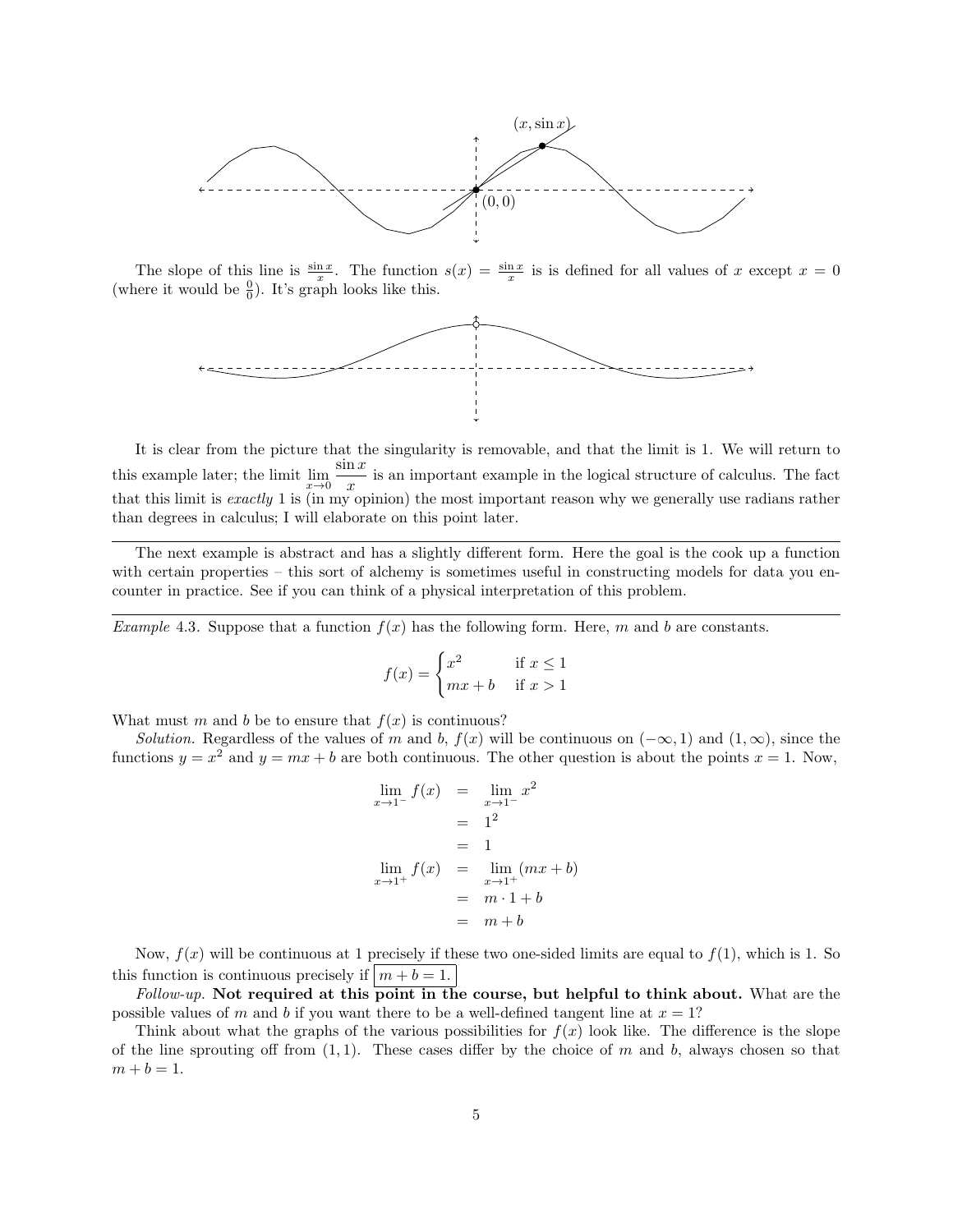

What are the secant lines from  $(1, 1)$  to nearby points  $(x, f(x))$ ? If  $x > 1$ , the secant line is always the same line, namely  $y = mx + b$ , with slope m. Meanwhile, we've seen before than the secant lines for  $x < 1$ have slope limiting to  $\lim_{x \to 1^-}$  $x^2-1$  $\frac{x}{x-1} = \lim_{x \to 1^-} (x+1) = 2$  at  $x = 1$ . So to have a well-defined tangent line, we should simply ensure that  $m = 2$ .

Thus there is only one possible such function  $f(x)$ : we must choose  $m = 2$  and  $b = -1$  to obtain the

function  $f(x) = \begin{cases} x^2 & x \leq 1 \\ 0 & x \leq 1 \end{cases}$  $\begin{array}{c} x \to 1 \\ 2x-1 \to 1 \end{array}$ , whose graph looks as follows.



Note that it differs from the others in that there does not appear to be a sharp "joint" at the point where the line and the parabola have been joined.

### 5 Evaluating limits: the squeeze theorem

We now pivot slightly to talk about a technique for computing some difficult limits, called the squeeze theorem. The basic idea of the squeeze theorem is this: if you don't know how to evaluate the limit of a complicated function, sometimes it is sufficient to find some simpler, continuous functions that manage to "squeeze the complicated function between them. It's easiest to understand this in an example.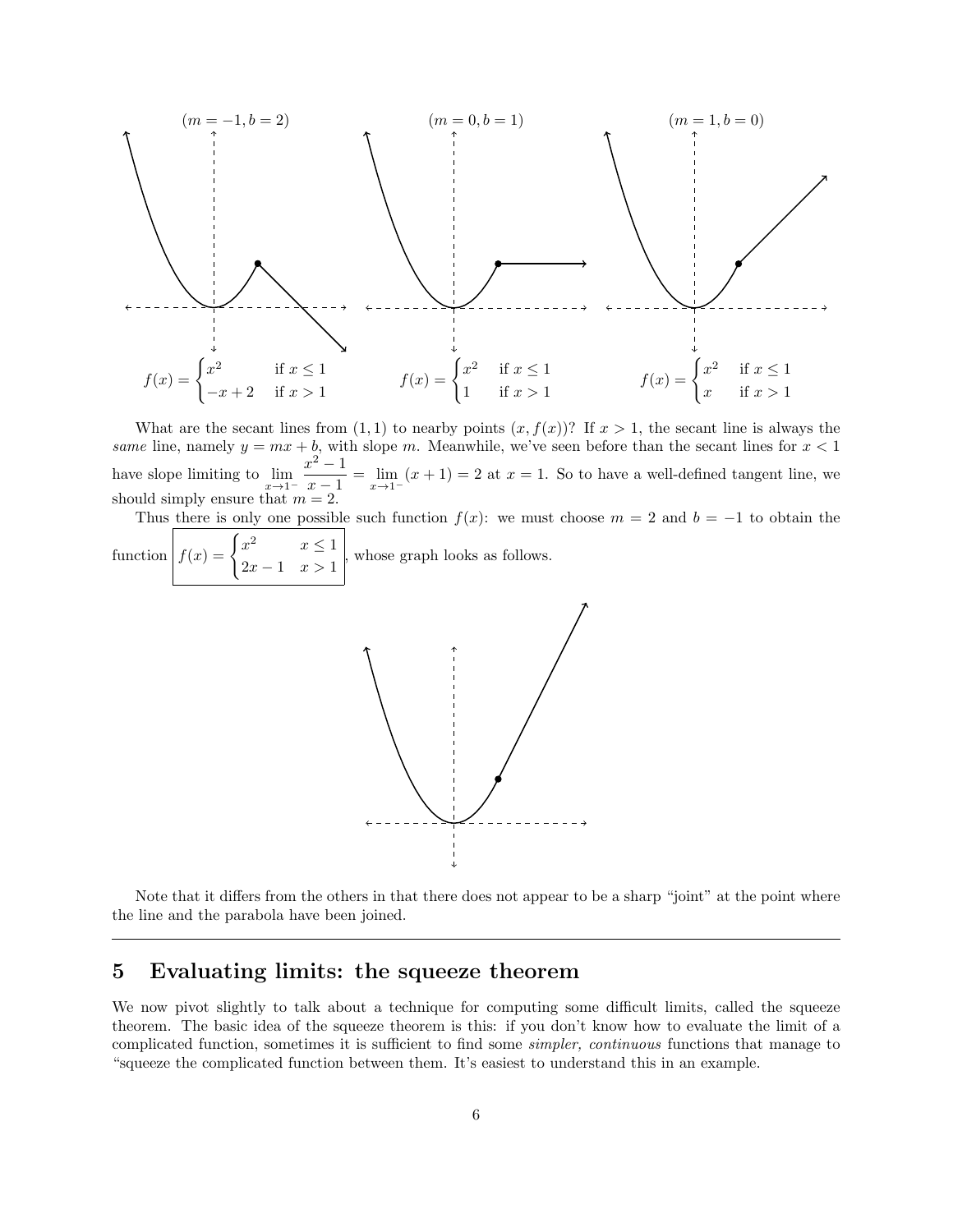*Example* 5.1. What is  $\lim_{x\to 0} x^2 \sin\left(\frac{1}{x}\right)$  $\overline{x}$  $\Big)$ ?

What makes this limit tricky is the term  $\sin\left(\frac{1}{x}\right)$ . We saw in an earlier example (see the end of the lecture 3 notes) that this function not only isn't defined at  $x = 0$ , it also has no limit there (it oscillates more and more wildly near 0). But if you graph this function, you will see something rather different. Below I show the graph of this function from  $x = -0.01$  to  $x = 0.01$ .



As you can see, this function still has the more-and-more-rapid oscillation behavior of  $\sin\left(\frac{1}{x}\right)$ , but it nevertheless zeros in on a limit in the middle. It very much appears that the limit is 0. Indeed, you can make out from the peaks and troughs of this graph two frontiers that appear to squeeze the graph between themselves.



These two frontiers are the graphs  $y = x^2$  and  $y = -x^2$ . The reason they "squeeze" the graph is that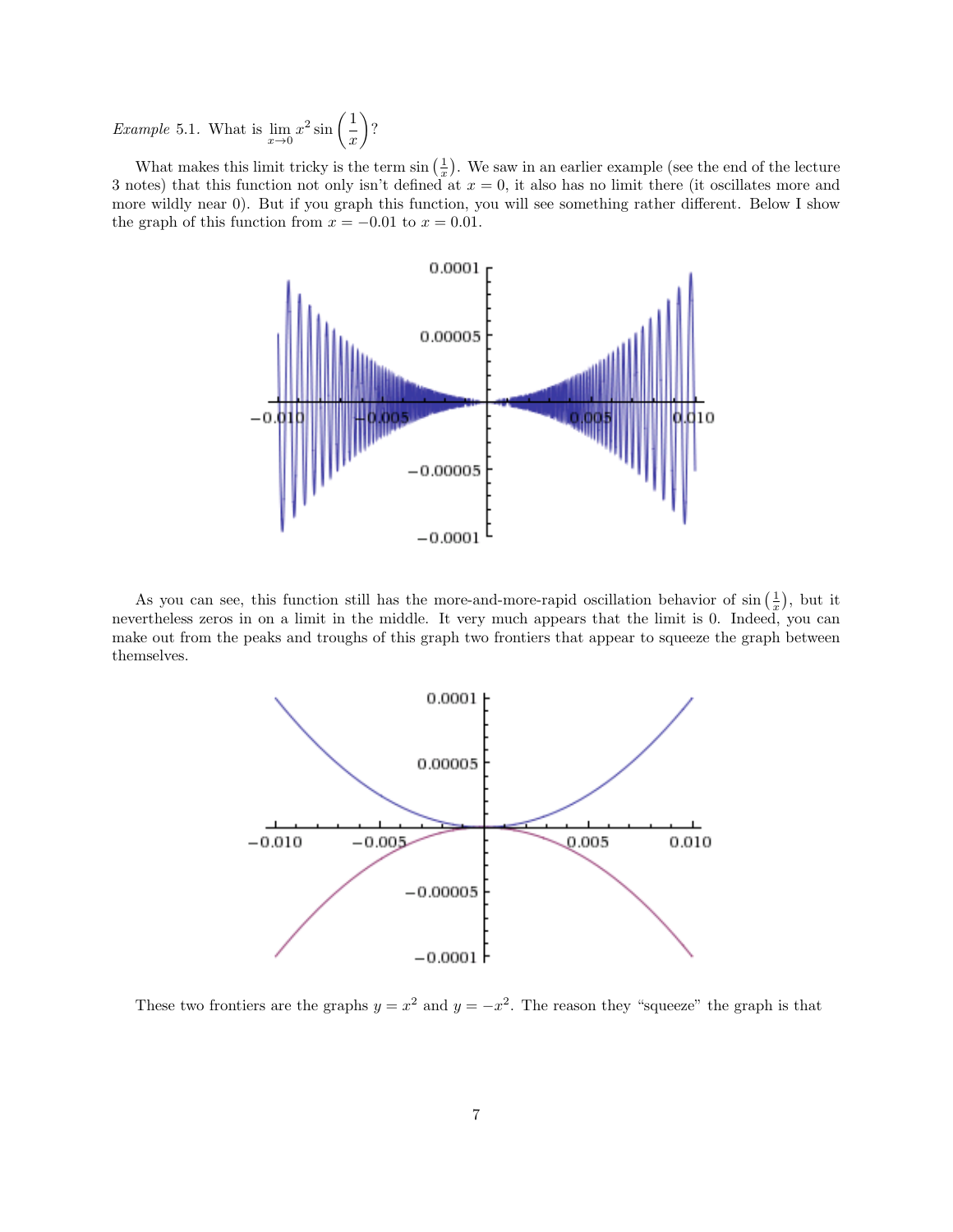$$
x^{2} \sin\left(\frac{1}{x}\right) \leq x^{2}
$$
  
and  

$$
x^{2} \sin\left(\frac{1}{x}\right) \geq -x^{2}
$$

.

In turn, the reason for this is that  $\sin x$  always lies between  $-1$  and 1.

The result of this "squeezing" is that no matter how wildly the graph oscillates, it still gets neatly pinched in between two much simpler functions. This forces the limit as  $x \to 0$  to be 0, since that is the number pinched between the two functions.

This idea (and argument) will be made more precise by the squeeze theorem.

The squeeze theorem simply says that in situations like above, where we can squeeze a function between two other functions with the same limit in the middle, then we can use this to find its limit.

**Theorem 5.2** (Squeeze theorem). If g, f, h are three functions such that  $g(x) \le f(x) \le h(x)$  and  $\lim_{x \to c} g(x) =$  $\lim_{x \to c} h(x) = L$  for some number c, then  $\lim_{x \to c} f(x)$  exists and is equal to L also.

The same statement is true if all limits are replaced with limits from above, or limits from below.

In the example above, here are our three functions:

$$
g(x) = -x^2
$$
  
\n
$$
f(x) = x^2 \sin\left(\frac{1}{x}\right)
$$
  
\n
$$
h(x) = x^2
$$

Since  $g(x)$  and  $h(x)$  are both *continuous*, their limits as  $x \to 0$  are equal to their values, which are  $g(0) = 0$  and  $h(0) = 0$ . These are equal, so the limit of  $f(x)$  is also 0.

Here are two more examples of how this technique can be applied. The first is a slight variation of the previous example.

*Example* 5.3. What is  $\lim_{x\to 0} x \sin\left(\frac{1}{x}\right)$ ?

Solution. Here's what the graph of this function looks like. Note that I've zoomed in very far to see this behavior (see the labels on the axes).

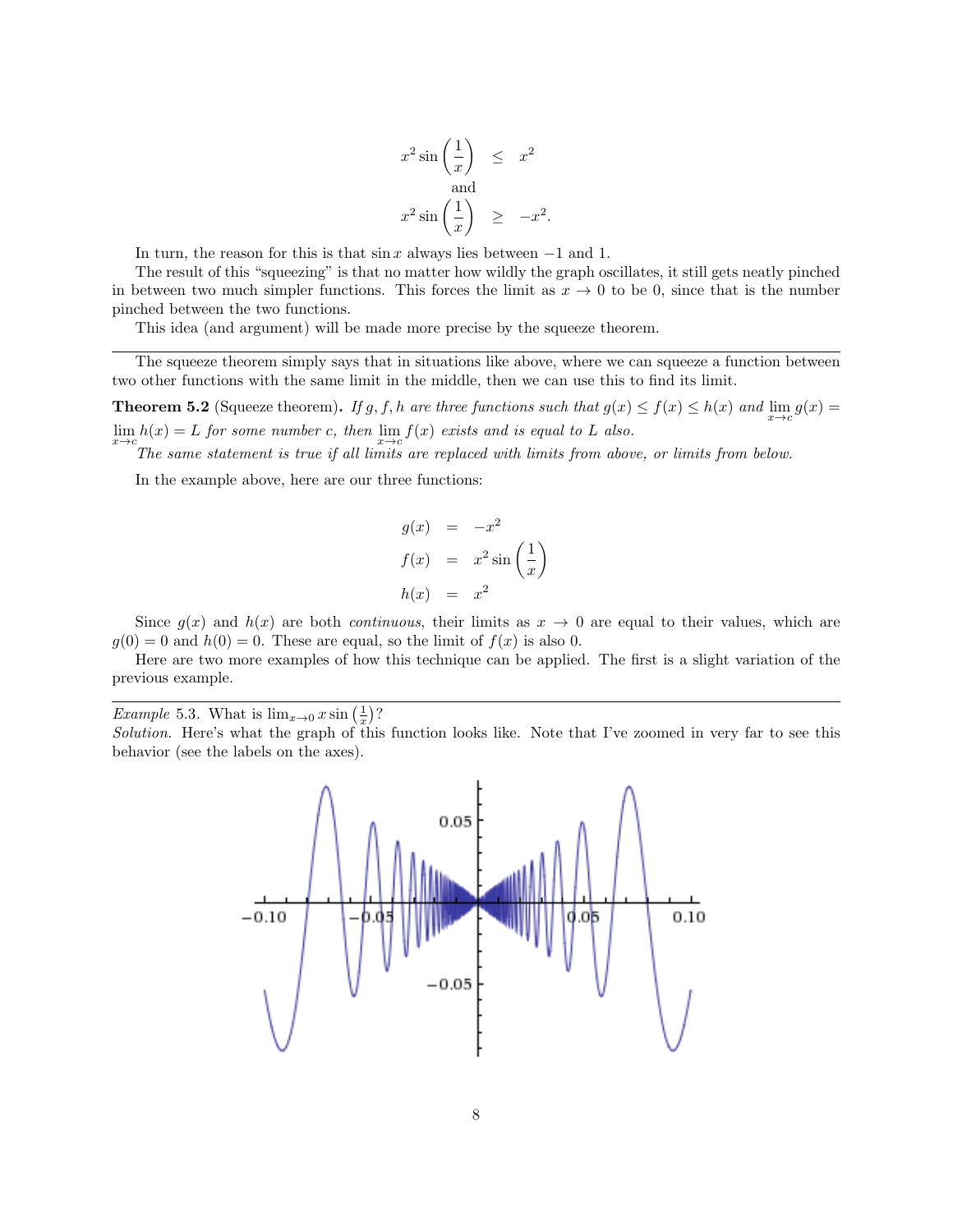We can see that this graph seems to be squeezed into a "bow-tie" region, like the following.



It is tempting to say that the two bounding graphs should be  $y = x$  and  $y = -x$  but that isn't quite right – you want to know the upper boundary of the bow-tie, and the lower boundary. You want the following two functions (shown in red and blue).



The bounds you actually want are  $\pm |x|$ . We can apply the squeeze theorem as follows.

$$
-|x| \leq x \sin(\frac{1}{x}) \leq |x|
$$
  
\n
$$
\lim_{x \to 0} -|x| = 0 = \lim_{x \to 0} |x|
$$
  
\ntherefore 
$$
\lim_{x \to 0} x \sin(\frac{1}{x}) = 0
$$
 as well.

*Example* 5.4. What is  $\lim_{x\to 0} (e^x + x^{10} \sin(\ln x))$ ?

Solution. The complicated part of this function is the  $sin(ln(x))$  bit, which is very difficult to study near 0 since ln x has a vertical asymptote at  $x = 0$ . Fortunately, we can still leverage the fact that  $|\sin x| \le 1$  for all  $x$ . From this we obtain

$$
-x^{10} \le x^{10} \sin(\ln x) \le x^{10}
$$

and therefore also

$$
e^x - x^{10} \le x^{10} \sin(\ln x) \le e^x + x^{10}
$$